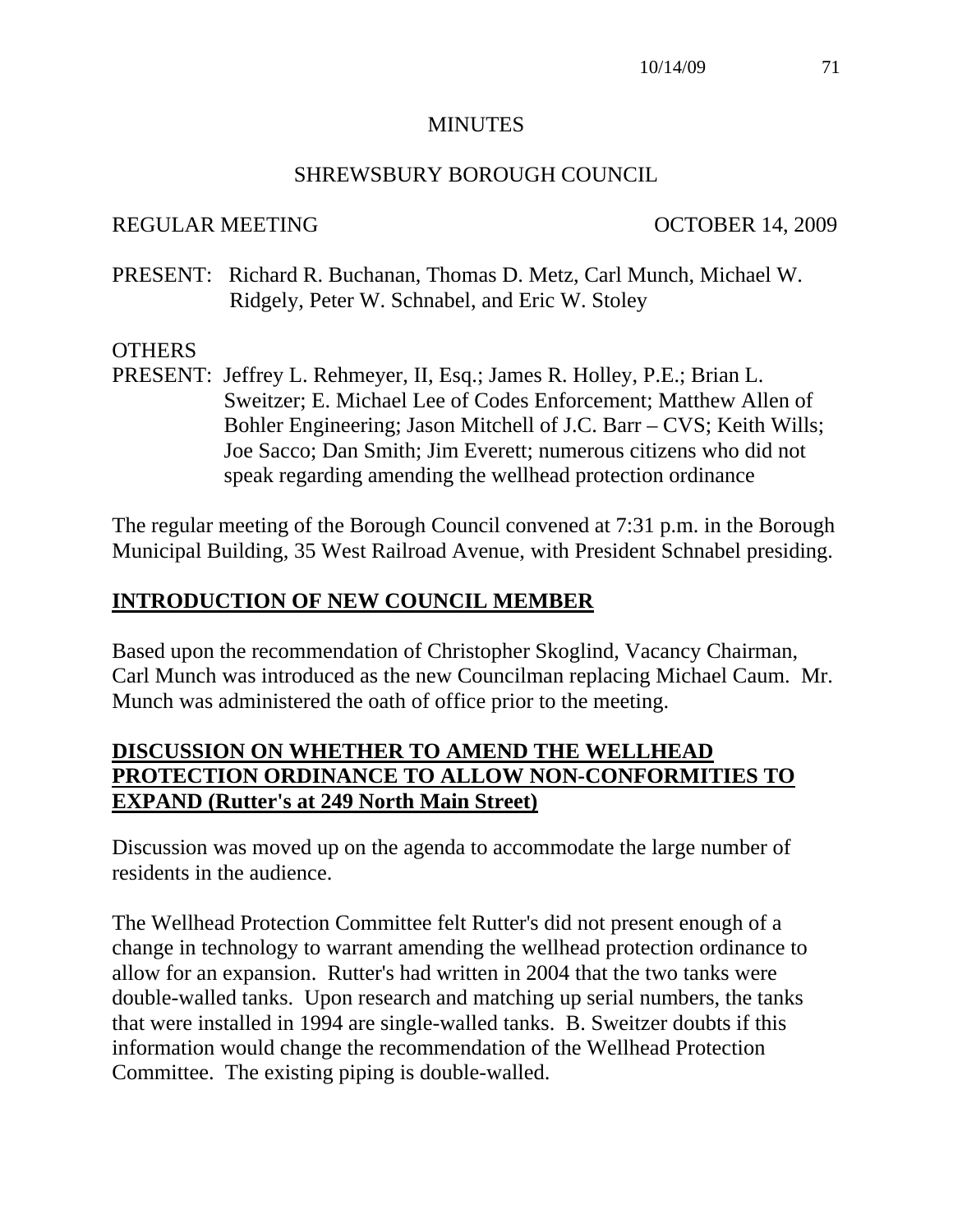Brian Sweitzer, Chairman of the Wellhead Protection Committee, feels the existing single-walled tanks are a big risk but doesn't feel this should be a reason to allow Rutter's to expand and add two additional tanks. He feels tests should be more stringent and frequent and then require tank replacement if not up to standard. DEP only requires testing of the tanks every three years.

Dan Smith of Smith Brothers Garage, 238 North Main Street, was asked about the tanks at their garage and the response was their tanks are single-walled as well.

E. Stoley stated based on the ordinance, any change in technology must make it a non-polluting source which does not apply to gas stations. The 2009 technology submitted by Rutter's is not sufficient to change the ordinance and it's a matter of time before the tanks will be replaced, single-walled to double-walled. They already have a tank monitoring system and the majority of the leaks come from the piping and not the tanks, according to the tank company representative who spoke at the Wellhead Protection Committee meeting.

E. Stoley moved to accept the Wellhead Protection Committee's recommendation to not amend the ordinance. Discussion continued.

Sol. Rehmeyer stated the ordinance would not be changed to allow any expansion of Rutter's as a non-conforming use under the ordinance.

Sol. Rehmeyer stated he would like to work with B. Sweitzer and the geologist to enhance the protection of the ordinance looking at issues of inspections and add that something in place before the ordinance was adopted would have to change out the tanks if problems were found with the tanks based on inspections. They would be force to upgrade anyway. The goal is to make the ordinance better; it wouldn't allow for expansion, but to better protect the water system. Sol. Rehmeyer was asked to check the State law.

E. Stoley moved to accept the recommendation of the Wellhead Protection Committee to not change the ordinance to allow expansion of a non-conforming use.

R. Buchanan seconded. The motion carried with all in favor.

E. Stoley further moved to authorize Sol. Rehmeyer to research the issues and to strengthen the ordinance to ensure adequate protection of our water system by the non-conforming uses in the Zones.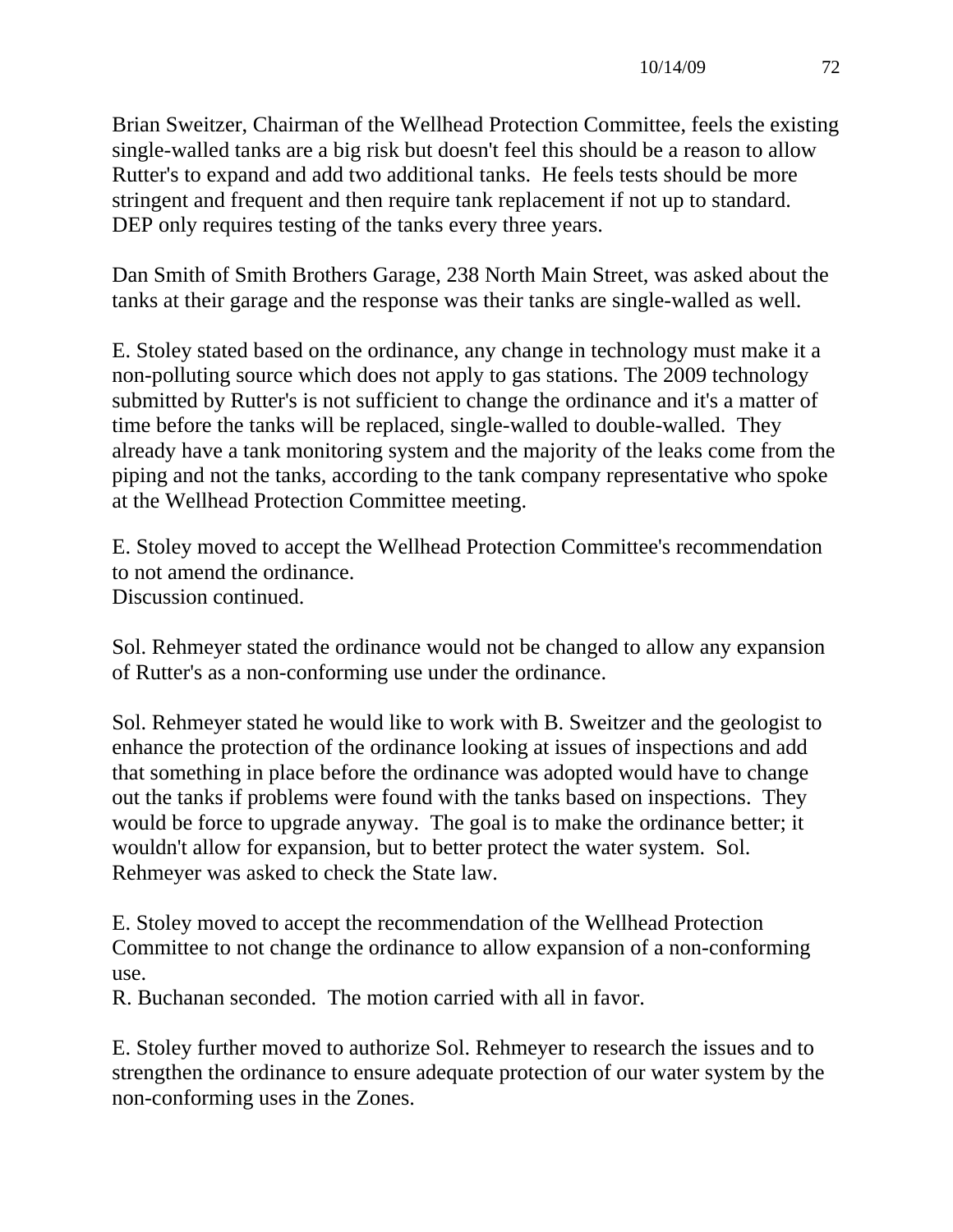M. Ridgely seconded. The motion carried with all in favor.

Terry Dunlap, of Brook Meadow Circle, stated there is a possible loophole that may allow expansion by a reverse subdivision and this strengthening of the ordinance would impact all four gas stations in the Borough. Any subdivision would have to follow the Subdivision and Land Development Ordinance.

Joe Sacco, of Brook Meadow Circle, stated Rutter's gave conflicting reports regarding the tanks.

Jim Everett, of North Main Street, asked about the past contamination involving the gas station at the square. B. Sweitzer responded that periodically, the Borough receives notification from DEP regarding the progress and status of each contaminated site.

Keith Wills of Tree Hollow Drive and a member of the Planning Commission, asked if the inconsistencies in the wellhead protection ordinance exhibit were clarified.

# **CITIZEN'S COMMENTS**

# **APPROVAL OF MINUTES**

- T. Metz moved to approve the minutes of the September 9 meeting.
- E. Stoley seconded. The motion carried with all in favor.

# **APPROVAL OF EXPENDITURES AND REPORT OF ACCOUNTS**

M. Ridgley stated the general fund is on target but he is concerned about the water rate structure not performing as planned. There will need to be a water rate increase for catch-up and for future water line work.

M. Ridgely moved to approve the expenditures and report of accounts for July and August.

E. Stoley seconded. The motion carried with all in favor.

The Secretary was asked to write to New Freedom Borough to make sure the operating cost given for the 2010 budget is a good figure to use.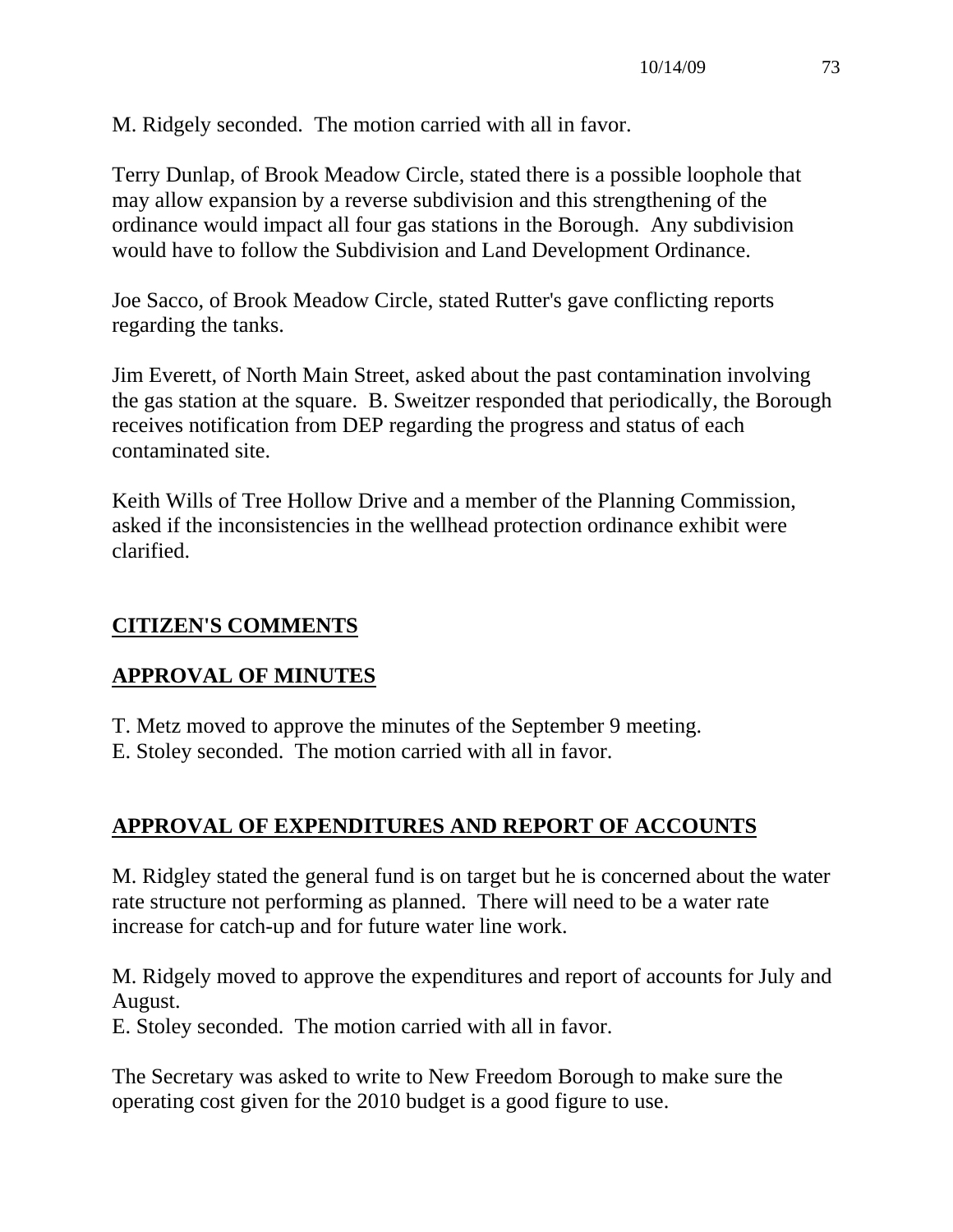# **BILL LIST**

The bill list for September was presented. General account: check numbers 9695 thru 9729; Water account: check numbers 4246 thru 4253; Sewer account: check numbers 4086 thru 4095; Highway Aid account: check numbers 785 and 786.

M. Ridgely moved to approve the September bill list. R. Buchanan seconded. The motion carried with all in favor.

# **APPROVAL OF PAYROLL REGISTER**

M. Ridgely moved to approve the September 8 and 22 payroll registers. E. Stoley seconded. The motion carried with all in favor.

# **SUBDIVISION AND LAND DEVELOPMENT BUSINESS**

#### CVS Store, corner of South Main Street and Constitution Avenue

The final plan had been previously approved, but not signed. Two items that need to be completed yet are the bonding being secured and the highway occupancy permit being received in the new owner's name.

The plan will be signed after the meeting.

# **Southern Regional Police Department** – Richard R. Buchanan

Buck reported the population is growing faster in New Freedom Borough but we have the highest demand for services which will impact our 2010 budget. The Police Commission is still in contract negotiations with the union.

**Codes Enforcement** – E.. Michael Lee

15 South Main Street Building Permit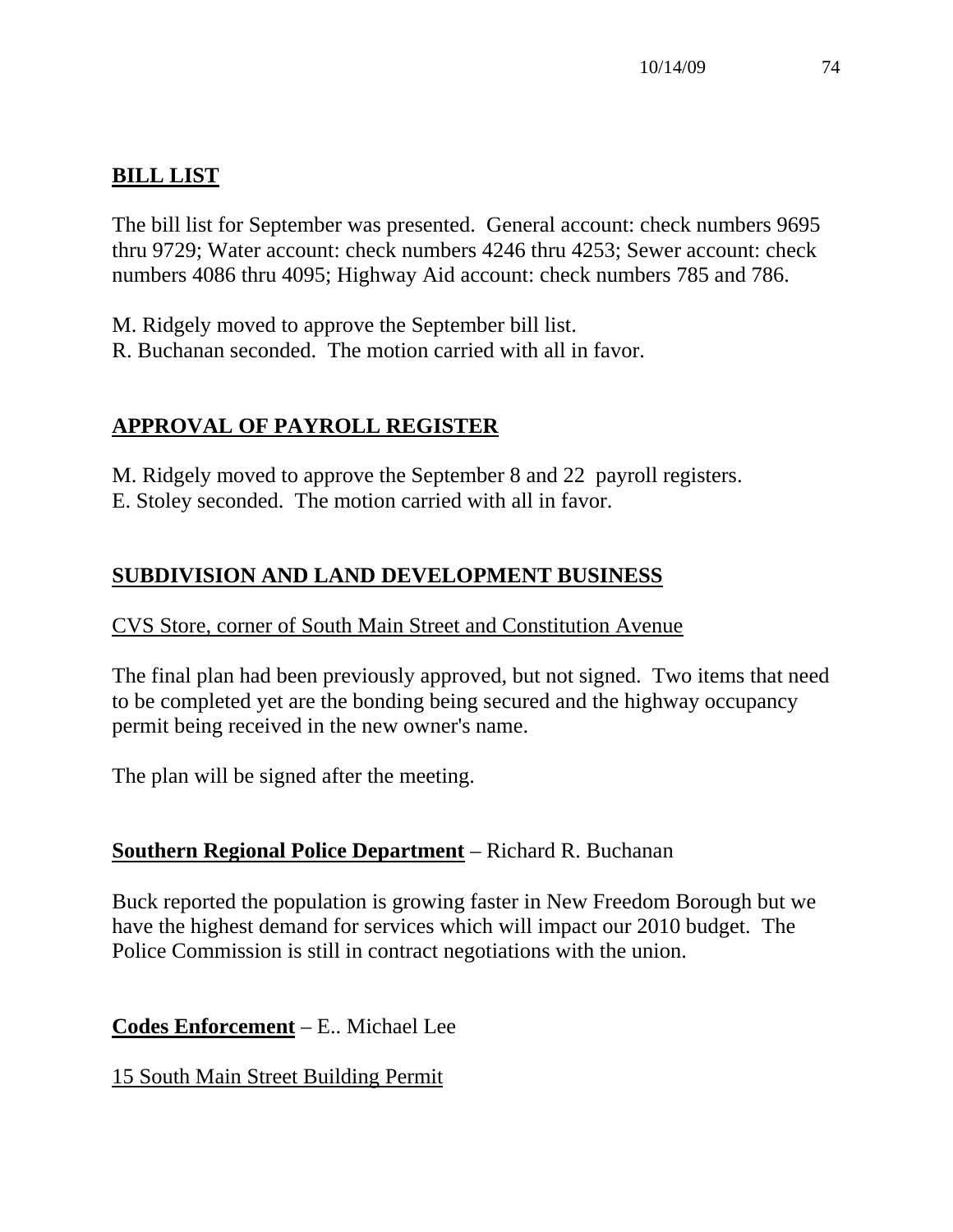Mike reported the owner is doing major changes involving the heating system without a permit. The contractor is to obtain the permit tomorrow.

## 30 Woodland Drive Geothermal System Request

B. Sweitzer stated 30 Woodland Drive is just outside Zone 3 of the wellhead protection overlay. The existing ordinance that prohibits the drilling of wells is prohibiting the installation of the system at this time. The geologist believes the vertical bores would not harm the aquifers in zones 2 or 3. B. Sweitzer is not recommending the vertical bores be allowed in any of the zones. The closed-loop systems with food-grade glycol would have less potential impact on the groundwater system. The horizontal system could be allowed in all three zones. The existing ordinance needs to be amended and until that time, the home owner will not be able to get a permit. Sol. Rehmeyer was asked to draft an ordinance for Council for next month. Mike Lee was instructed to not issue a permit until the ordinance is amended to allow an installation.

M. Ridgely moved that Codes Enforcement not issue a permit for the geothermal well system at this time as drilling wells is prohibited under an old ordinance. R. Buchanan seconded. The motion carried with all in favor.

E. Stoley moved that Sol. Rehmeyer be authorized to proceed with drafting an amendment to the ordinance addressing the ability to install geothermal systems in keeping with the wellhead protection zones.

R. Buchanan seconded. The motion carried with all in favor.

#### 1270 East Tolna Road Sewer Connection

The property was connected to our sewer system in March. Prior to the sewer connection, the property was vacant and vandals stole most of the water piping from the house. The customer was billed for sewer charges for the second and third quarter and they are disputing the bills. They are requesting to not receive a bill until the plumbing is installed and an inside inspection on the plumbing is conducted.

T. Metz stated the Shaub craft house on West Railroad Avenue was put on hold recently.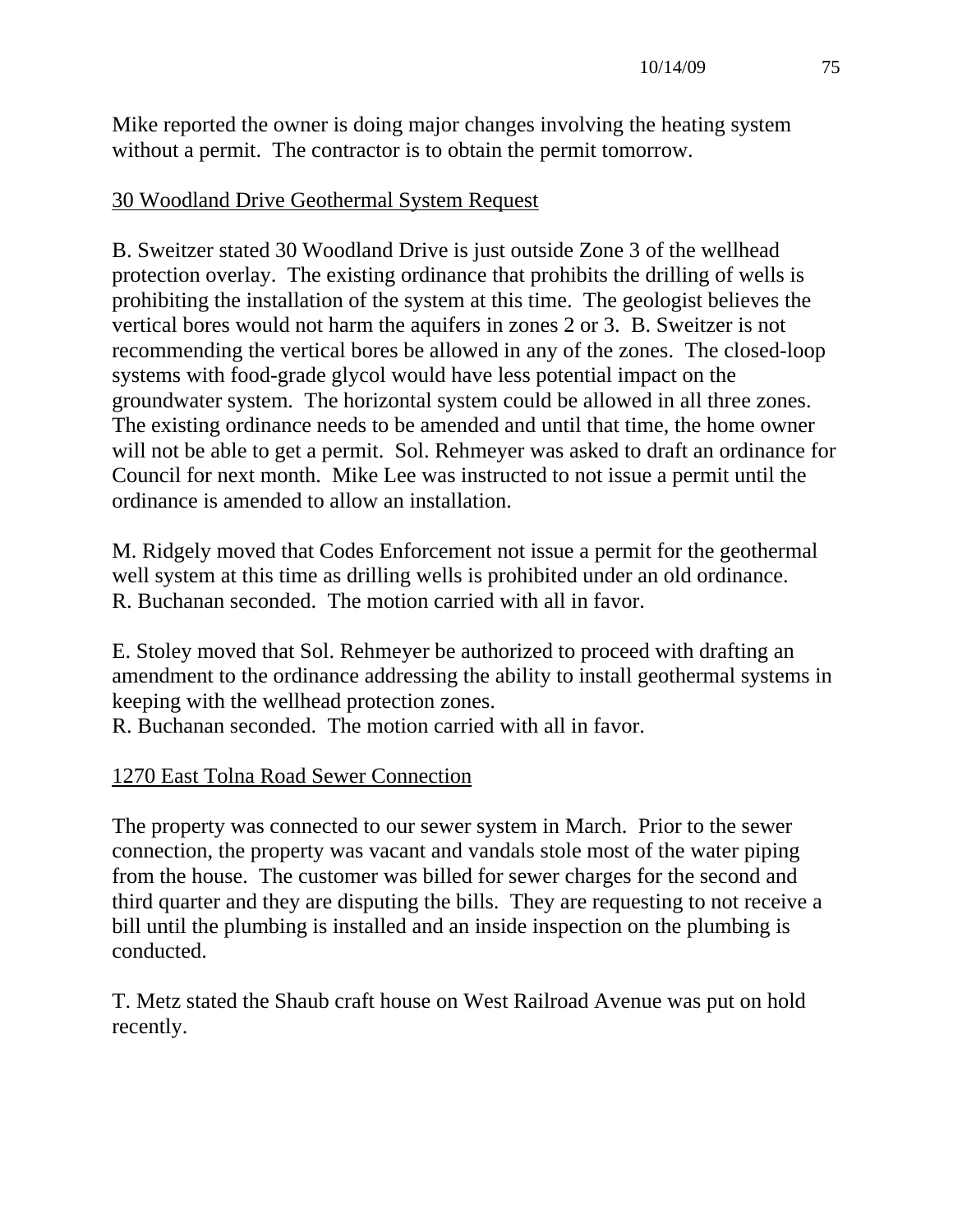R. Buchanan moved to approve waiving the bills for the second and third quarter and to not bill until the piping and inspections are done. However, the matter will be reviewed in six months to check on the status of the property. E. Stoley seconded. The motion carried with all in favor.

## New Well Exploration

Taylor Geoservices met with B. Sweitzer and in the next few months, the company will study locations for a new well. The cost will be \$5,700.00. After the geologist is finished, we can evaluate the proposed sites to determine which is the best site possible.

# **Public Roads & Lighting** - Eric W. Stoley

Snow Plow Bids

One bid was received for snow plowing:

ARRC in the amount of \$100.00 per hour including truck.

E. Stoley moved to award the bid to ARRC for \$100.00 per hour. T. Metz seconded. The motion carried with all in favor.

#### Northbrook Lane

The "25 MPH" thermoplastic was installed on the roadway.

# **Public Lands & Buildings and Finance** – Michael W. Ridgely

#### Budget Meeting

The first budget meeting went very well and a lot was accomplished. M. Ridgely said he and R. Buchanan will need to meet. The next meeting is next Wednesday at 7:00 p.m.

#### Eagle Scout Project at Pavilion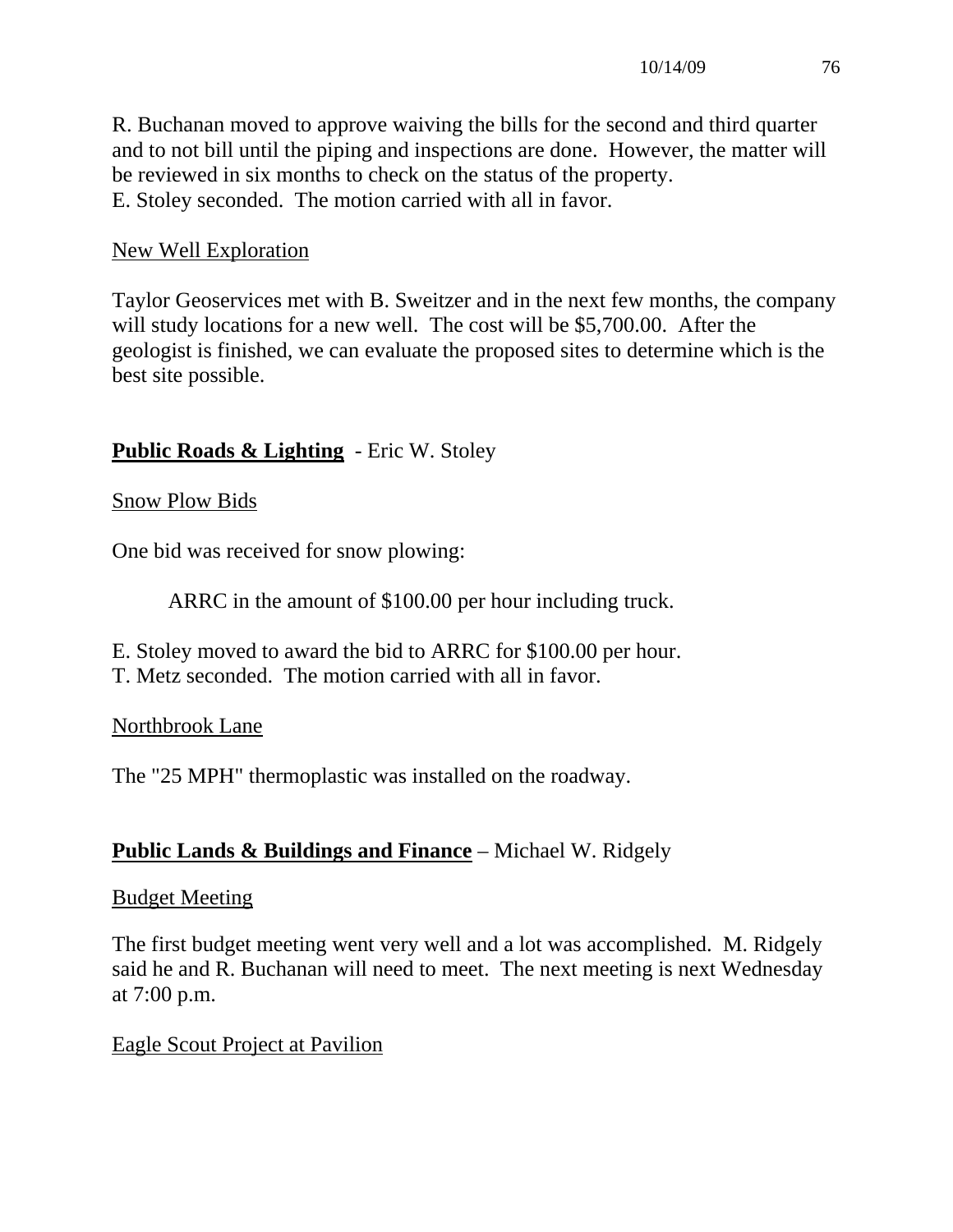Boy Scout Lawrence Kroner has power washed the pavilion for the painting project.

## Pavilion Rainspout

A quote for rain spouting at the pavilion at the playground is \$1,868.00. The spouting will eliminate the problem of rainwater splashing and rotting the wood.

B. Sweitzer was authorized to have the rainspounting installed. This will be payable from the Playground PLGIT fund.

## **ENGINEER'S REPORT**

#### Tolna Road Bridge Replacement

Eng. Holley reported a delay in plan approval by PennDOT occurred as PennDOT requires 24" x 34" size sheets so the drawings had to be reconfigured. The bridge work will be bid next spring.

# **SOLICITOR'S REPORT**

#### Weed Ordinance

T. Metz moved to adopt Ordinance #2009-2 to regulate the growth of weeds, grass or similar vegetation to a limit of six inches with only one notification per growing season being given.

M. Ridgely seconded. Roll call vote:

| <b>Buchanan</b> | yes, in favor |
|-----------------|---------------|
| Munch           | yes, in favor |
| Metz            | yes, in favor |
| Ridgely         | yes, in favor |
| Stoley          | yes, in favor |
| Schnabel        | yes, in favor |

The Secretary was asked to place the information in the next newsletter and again in the spring and to post the information on the website.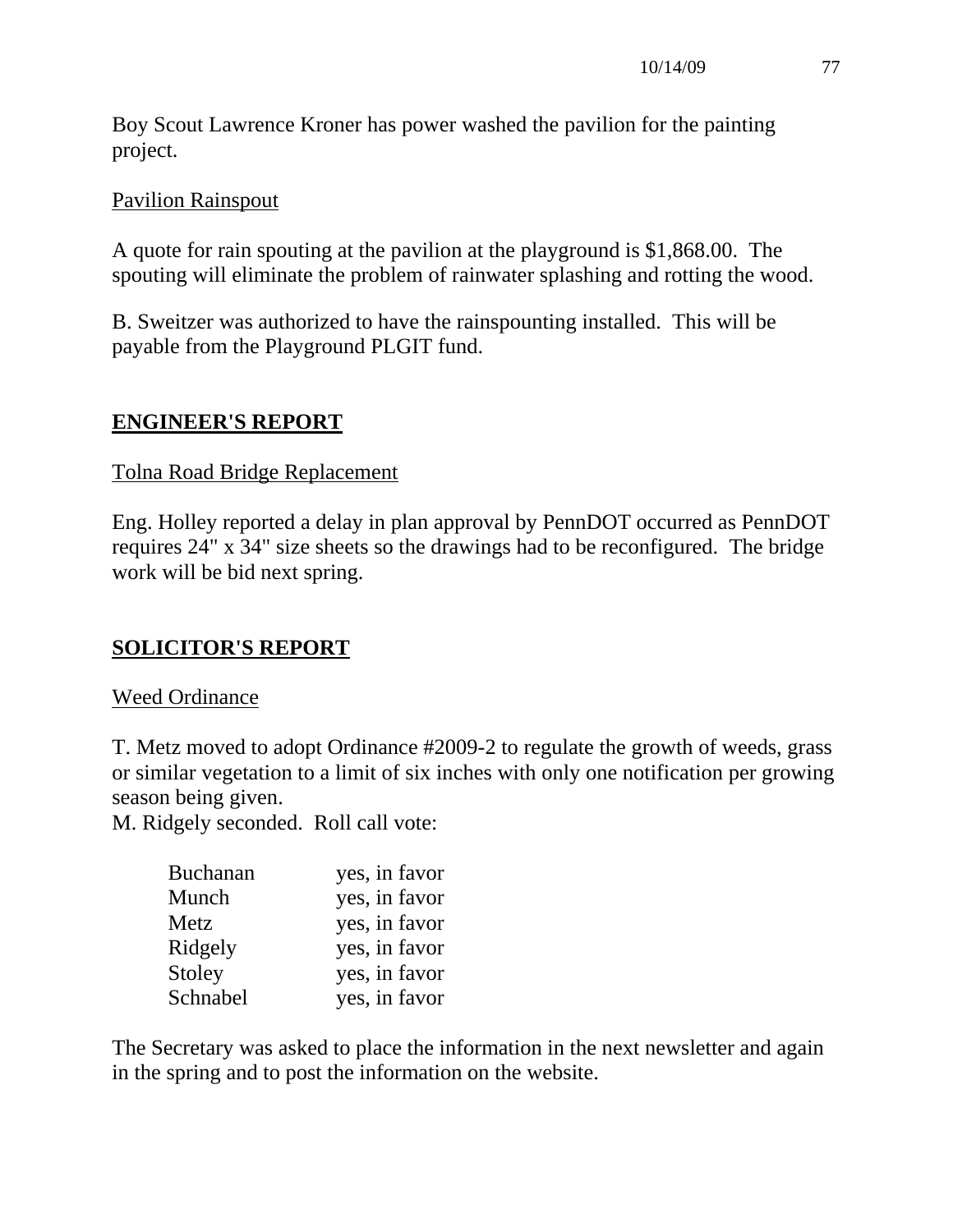## **Public Safety, Welfare and Personnel** – Thomas D. Metz

## Hemler, ACS 2010 Contract

T. Metz moved to approve the 2010 contract with Hemler, ACS for animal control services that has no increases from the 2009 contract. E. Stoley seconded. The motion carried with all in favor.

#### Sidewalks

Grant funds are next to impossible to obtain. Correspondence will be sent to the worst offenders asking each homeowner to do the work themselves in accordance with our specifications. The property owners should repair their sidewalk since they are liable for the safety of pedestrians using them.

**Secretary's Report** – Cindy L. Bosley

Retirement Social for Sgt. Chris Geary

An invitation was received for a retirement social for Sgt. Geary on October 19. P. Schnabel and M. Ridgely will attend.

# **York Area Tax Bureau** – Thomas D. Metz

No report at this time.

# **Subdivision, Land Development and Zoning** – Eric W. Stoley

#### Third Alternate for the Zoning Hearing Board

An additional alternate could have been seated at a recent hearing as only two members were able to sit.

The second applicant for the recent Planning Commission vacancy will be asked if he is interested in serving in that capacity.

# **Planning Commission/Regional Planning Commission** – Eric W. Stoley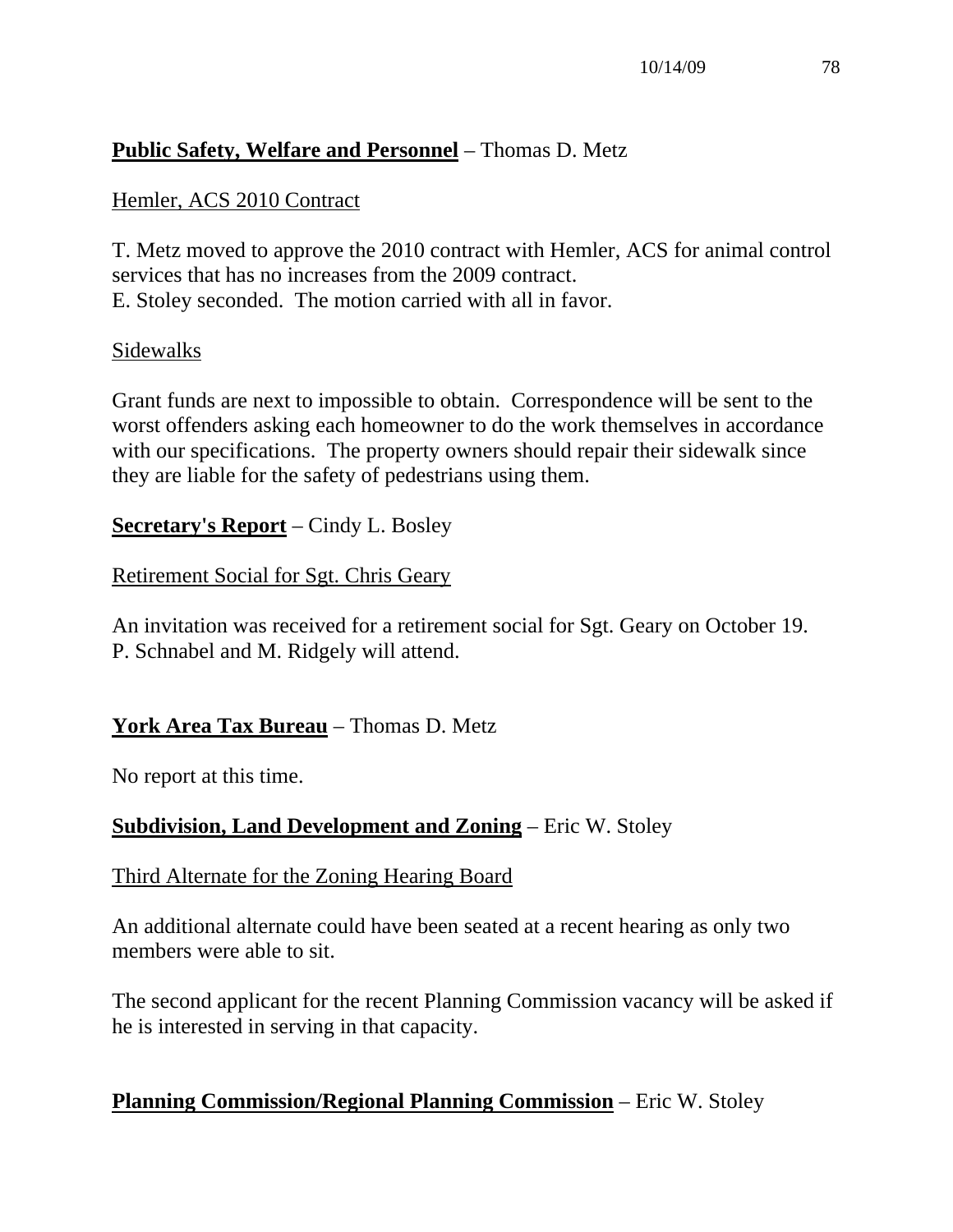## Regional Comprehensive Plan

The Committee will meet on Sunday evening to go over comments. One concern is the Township states they do not think they should be part of a regional police force and E. Stoley may include a comment that municipalities who rely on State Police coverage should pay an increased fee. The second concern is the sewer chart included in the plan that needs to be amended or taken out.

Possible joint meeting dates to be submitted to the County will be November 17, 19 or 24.

# **UNFINISHED BUSINESS**

## By-Laws and Rules of Order

The By-Laws and Rules of Order of Borough Council were revised to reflect the current agenda that is followed.

- E. Stoley moved to adopt the amended By-Laws and Rules of Order.
- R. Buchanan seconded. The motion carried with all in favor.

#### **NEW BUSINESS**

#### Trick or Treat Night

E. Stoley moved to set Trick or Treat night as Saturday, October 31 from 6:00 to 8:00 p.m. M. Ridgely seconded. The motion carried with all in favor.

# **COMMUNICATIONS**

#### Sprinkler System Requirements

A letter was received from the fire chief that two instances have occurred where the sprinkler systems in commercial buildings were disconnected or removed and that perhaps an annual inspection should occur.